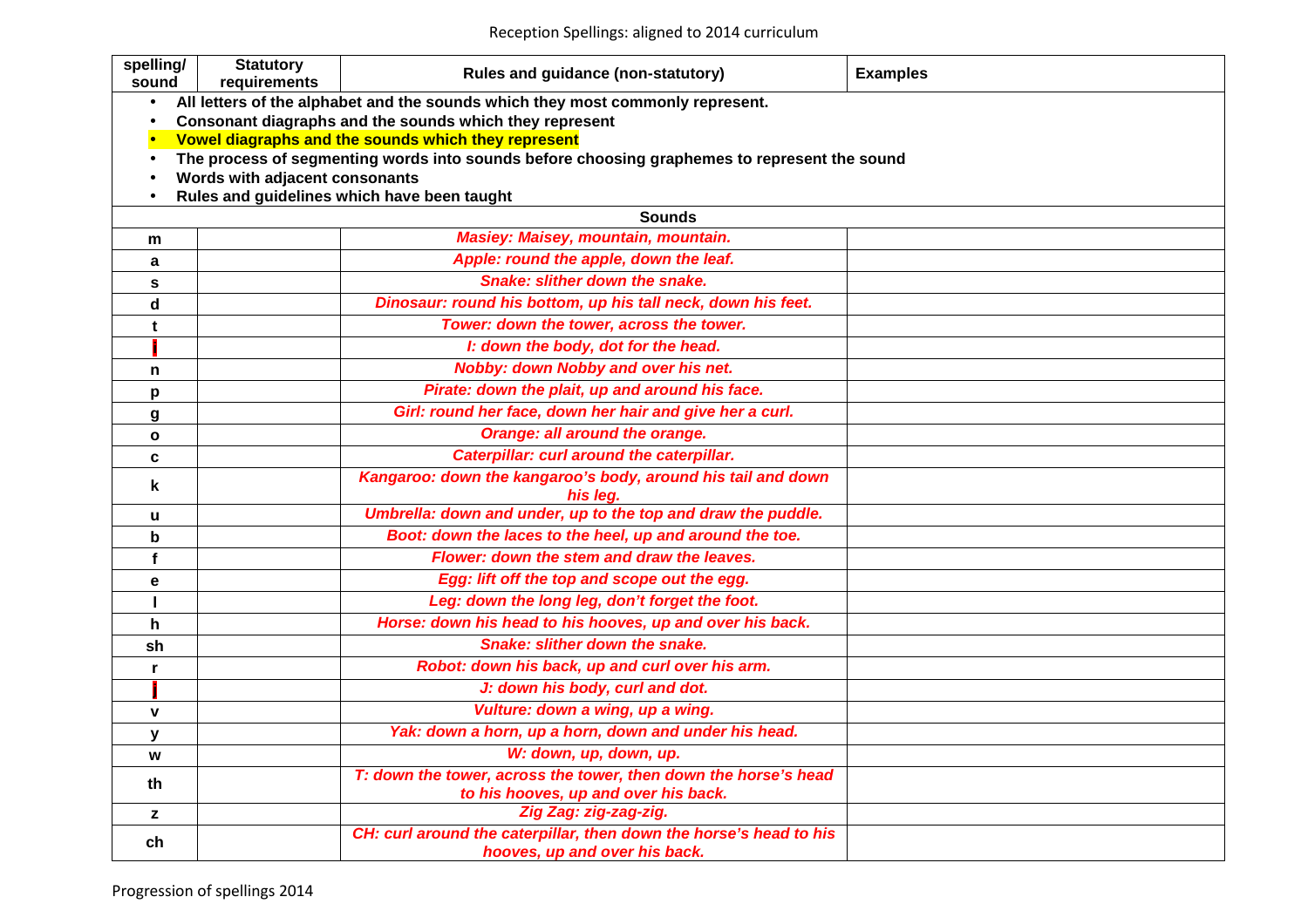| q            |                   | Queen: round her head, up past her ears, down   |                                          |
|--------------|-------------------|-------------------------------------------------|------------------------------------------|
| $\mathbf{x}$ |                   | X: down the arm and leg, repeat the other side. |                                          |
| ng           |                   | -ng: thing on a string.                         |                                          |
| nk           |                   | -nk: I think I stink.                           |                                          |
| <b>Red</b>   |                   |                                                 | the to I no go into he she we me be was  |
| <b>Words</b> |                   |                                                 | you they all are my her one two          |
| <b>HFW</b>   |                   |                                                 |                                          |
|              |                   |                                                 |                                          |
|              | speed sounds      | green / red words                               | <b>Ditties</b>                           |
|              | ctaherdf          | cat red fat in hat                              | a cat in a hat                           |
| a cat        |                   |                                                 | a fat cat in a hat                       |
|              |                   |                                                 | a fat cat in a red hat                   |
|              | bdpogyunaisrc     | dog bad yap rip dig can                         | bad dog can yap                          |
| bad dog      |                   |                                                 | bad dog can rip                          |
|              |                   |                                                 | bad dog can dig                          |
|              | niptahglosm       | mat on sit hat pin                              | sit on a mat                             |
| sit          |                   |                                                 | sit on a hat                             |
|              | nepatghc          | pen cat hen hat get                             | sit on a pin<br>get a hat                |
|              |                   |                                                 | get a hen                                |
| get a hat    |                   |                                                 | get a cat                                |
|              |                   |                                                 | get a pen                                |
| a dog        | glompujdnacs      | not can jump                                    | dogs can jump a log                      |
| and a log    |                   | plurals: dog dogs log logs                      | logs can jump a dog                      |
|              | Il pdbmteains     | fed am up bed in is ill                         | I am in bed                              |
| sick         |                   |                                                 | tum is ill                               |
|              |                   |                                                 | I am fed up                              |
|              | shcrautnop        | can run hop stop and                            | I can run                                |
| run and      |                   |                                                 | I can hop                                |
| hop          |                   |                                                 | I can stop<br>I can run and stop and hop |
|              | aurhdfotnmi       | red hot run am if                               | I am hot                                 |
|              |                   |                                                 | I am red                                 |
| hot          |                   |                                                 | if I run                                 |
|              |                   |                                                 |                                          |
|              | etamcnwli         | in am cat wet let                               | I am a cat                               |
|              |                   | I me                                            | I am wet                                 |
| cat          |                   |                                                 | let me in                                |
|              |                   |                                                 |                                          |
|              | <b>Ikcpoiuams</b> | mud milk cup pop sip                            | sip a cup of milk                        |
| sip          |                   | <b>of</b>                                       | sip a cup of pop                         |
|              |                   |                                                 | sip a cup of mud                         |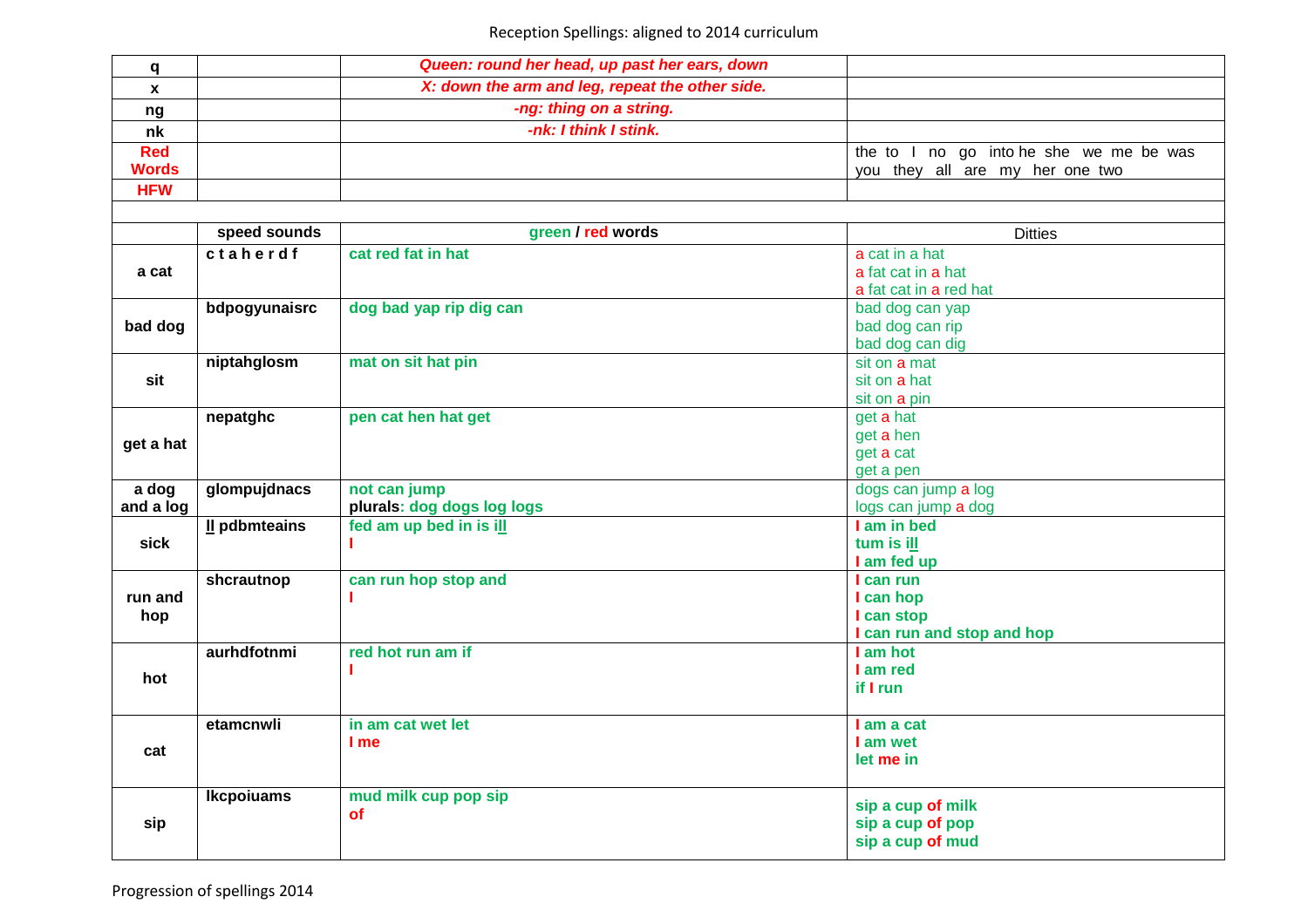|           | ntmgauepdsi      | dad mum get up sun Sam is                       | mum get up                 |
|-----------|------------------|-------------------------------------------------|----------------------------|
|           |                  | the                                             | dad get up                 |
| get up    |                  |                                                 | Sam get up                 |
|           |                  |                                                 | the sun is up              |
|           | ch sh            | hot pop can shop from                           | hot chips from the shop    |
| the shop  | npohtirmfsac     | plurals: chip chips                             | a can of pop from the shop |
|           |                  | the                                             | hot chips and pop          |
|           |                  |                                                 | mmmmmm                     |
|           | marvsoecdt ss    | hat red vest dress mac                          | a red hat                  |
| a list to | c <b>k</b>       | plurals: sock socks                             | a red vest                 |
| shop      |                  |                                                 | a red dress                |
| with      |                  |                                                 | red socks                  |
|           |                  |                                                 | a red mac                  |
| on a      | th ch unoebthsia | bench sit on sun hat sand                       | I sit on a bench           |
| bench     |                  | my I the head                                   | in the sun on the sand     |
|           |                  |                                                 | a hat on my head           |
|           | ck               | vest wet hat mac drip drop                      | wet socks - drip drip      |
| wet and   | prodicmahwevs    | plurals: sock socks                             | wet hat $-$ drop drop      |
| fed up    |                  |                                                 | wet vest $-$ drip drip     |
|           |                  |                                                 | wet mac - drip drop        |
|           | ck skmutndrig    | kick mud run sit grin                           | kick the mud               |
| mud       |                  | the                                             | run in the mud             |
|           |                  |                                                 | sit in the mud             |
|           |                  |                                                 | grin in the mud            |
|           | nk th            | sit fat thin big pink dog rat cat fox box in    | a fat cat                  |
| in my     | stfionabgdrcpx   |                                                 | a thin dog                 |
| box       |                  |                                                 | a pink rat                 |
|           |                  |                                                 | a big fox                  |
|           |                  |                                                 | sit in a box               |
|           | ch th            | that pick hunt can stick rest cut               | hands that pick            |
| hands     | iptahuncsder     | plurals: hand hands                             | hands that stick           |
|           |                  |                                                 | hands that cut             |
|           |                  |                                                 | hands that hunt            |
|           |                  |                                                 | hands that rest            |
|           | ck ng th         | man flat black in long bin red cap and get with | a man in a flat cap        |
| a black   | osgemItrdcbanif  | plurals: sock socks leg legs                    | a dog with long            |
| cab       |                  |                                                 | and a lad with red socks   |
|           |                  |                                                 | get in a black bin         |
|           | $ch$ II          | red hot mint jam gum jell'y past'a              | red jam                    |
| yum list  | jatspeomind      | plurals: chip chips                             | red jelly                  |
|           |                  |                                                 | mint gum                   |
|           |                  |                                                 | hot chips                  |
|           |                  |                                                 | pasta                      |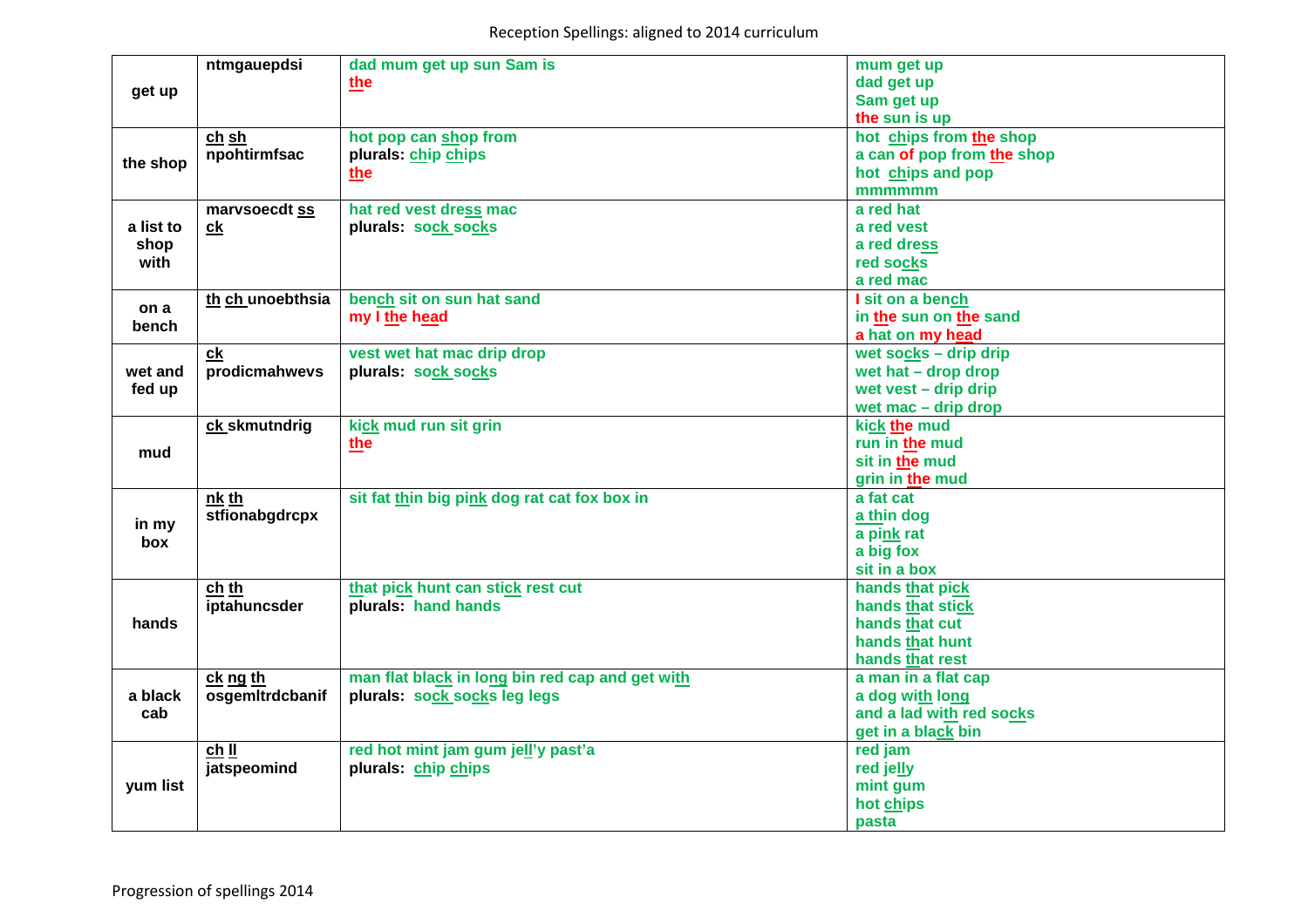| The following ditties are for children who need the repetition. |                                                                                                      |                                                                                                                                                                                         |  |
|-----------------------------------------------------------------|------------------------------------------------------------------------------------------------------|-----------------------------------------------------------------------------------------------------------------------------------------------------------------------------------------|--|
| <b>Set Two Sounds</b>                                           |                                                                                                      |                                                                                                                                                                                         |  |
| ay                                                              | <b>May I play</b><br>ay is used for those sounds at the end of words and at the end of<br>syllables. | always away clay day display gay hay holiday may<br>pay play say stay today tray way                                                                                                    |  |
| ee                                                              | What can you see?                                                                                    | see deed feed need seed weed feel heel seem<br>been seen deep keep peep feet meet free three tree<br>bleed speed cheek steel between green queen<br>sheep sleep sweep sheet sleet sweet |  |
| igh                                                             | <b>Fly high</b>                                                                                      | high sigh might night right sight slight tight bright<br>brighten flight fright frighten lighten tonight                                                                                |  |
| ow                                                              | <b>Blow the snow</b>                                                                                 | below blow flow follow glow grow low own show<br>slow snow throw yellow                                                                                                                 |  |
| $\underline{\mathsf{oo}}$                                       | poo at the zoo                                                                                       | too food mood root cool fool pool room broom<br>spoon moon soon boot shoot zoo poo                                                                                                      |  |
| OO                                                              | look at a book                                                                                       | good stood wood book brook cook hook look shook<br>took wool foot soot                                                                                                                  |  |
| ar                                                              | <b>Start the car</b>                                                                                 | car far star hard card barge large dark mark market<br>park shark spark arm farm harm part start target<br>awkward                                                                      |  |
| or                                                              | <b>Shut the door</b>                                                                                 | cork fork sort short cord                                                                                                                                                               |  |
| air                                                             | That's not fair                                                                                      | air chair fair hair lair pair stair cairn                                                                                                                                               |  |
| ir.                                                             | whirl and twirl                                                                                      | fir stir bird third girl swirl twirl firm chirrup first thirsty<br>birth birthday dirt dirty shirt skirt thirteen thirty                                                                |  |
| ou                                                              | <b>Shout it out</b><br>The only common English word ending in ou is you.                             | cloud proud around found ground pound round<br>sound surround wound count flour hour our sour<br>house mouse out outside about shout mouth south                                        |  |
| oy                                                              | Toy for a boy<br>oy is used for those sounds at the end of words and at the end of<br>syllables.     | boy coy joy toy enjoy annoy convoy destroy employ<br>enjoy voyage                                                                                                                       |  |
|                                                                 | <b>CVC- Spelling Patterns</b>                                                                        |                                                                                                                                                                                         |  |
| am                                                              |                                                                                                      | am dam ham jam ram yam Sam Pam                                                                                                                                                          |  |
| as                                                              |                                                                                                      | as gas has                                                                                                                                                                              |  |
| ad                                                              |                                                                                                      | bad dad had lad mad pad sad                                                                                                                                                             |  |
| at                                                              |                                                                                                      | at bat cat fat hat mat pat rat sat                                                                                                                                                      |  |
| i.                                                              |                                                                                                      | if in it is                                                                                                                                                                             |  |
| im                                                              |                                                                                                      | dim him rim                                                                                                                                                                             |  |
| is                                                              |                                                                                                      | is his                                                                                                                                                                                  |  |
| id                                                              |                                                                                                      | bid did hid kid lid rid                                                                                                                                                                 |  |
| it                                                              |                                                                                                      | bit fit hit kit lit pit sit                                                                                                                                                             |  |
| an                                                              |                                                                                                      | an can fan man pan ran van Dan                                                                                                                                                          |  |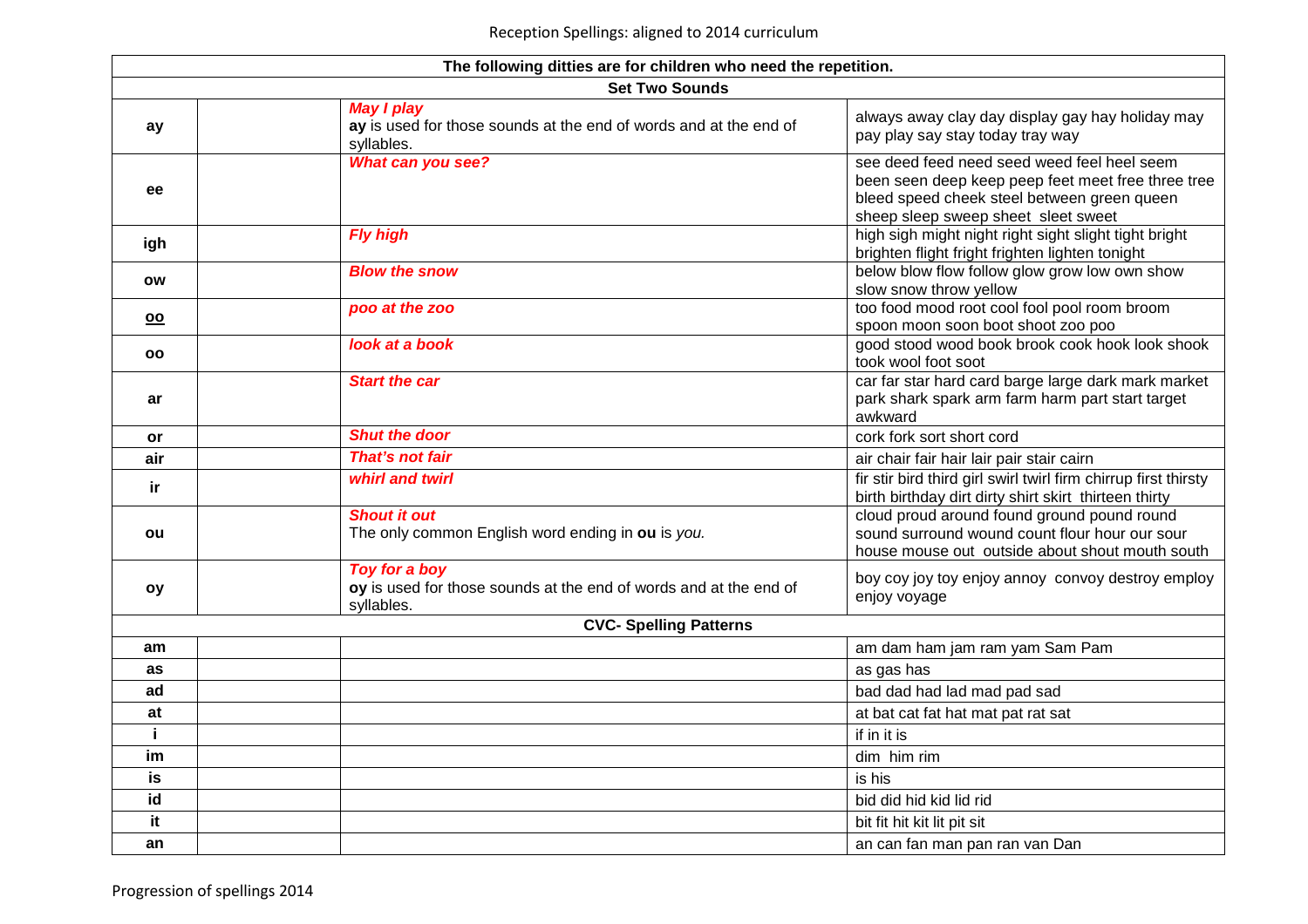| in                     |  |  | bin din fin in pin sin tin win                                                                                                                               |
|------------------------|--|--|--------------------------------------------------------------------------------------------------------------------------------------------------------------|
| ip                     |  |  | dip hip lip nip pip rip sip tip zip                                                                                                                          |
| ag                     |  |  | bag gag nag rag sag tag wag                                                                                                                                  |
| ig                     |  |  | big dig fig pig rig                                                                                                                                          |
| od                     |  |  | cod nod pod rod                                                                                                                                              |
| <b>ot</b>              |  |  | cot dot got hot jot lot not pot rot                                                                                                                          |
| on                     |  |  | on won son ton                                                                                                                                               |
| op                     |  |  | cop hop mop pop top bop                                                                                                                                      |
| og                     |  |  | bog cog dog fog hog jog log                                                                                                                                  |
| um                     |  |  | gum hum mum rum sum                                                                                                                                          |
| us                     |  |  | bus us                                                                                                                                                       |
| ud                     |  |  | bud mud                                                                                                                                                      |
| ut                     |  |  | but cut gut hut nut rut                                                                                                                                      |
| un                     |  |  | bun fun gun nun run sun                                                                                                                                      |
| up                     |  |  | cup pup                                                                                                                                                      |
| ug                     |  |  | bug dug hug jug lug mug rug tug                                                                                                                              |
| ub                     |  |  | cub pub rub tub                                                                                                                                              |
| <b>es</b>              |  |  | yes less mess                                                                                                                                                |
| ed                     |  |  | bed fed led red wed                                                                                                                                          |
| et                     |  |  | bet get jet let met net pet set vet wet yet                                                                                                                  |
| en                     |  |  | den hen men pen ten Ben Ken Len                                                                                                                              |
| eg                     |  |  | beg leg peg                                                                                                                                                  |
| ax                     |  |  | fax tax wax Max                                                                                                                                              |
| ix                     |  |  | fix six                                                                                                                                                      |
| OX                     |  |  | box fox                                                                                                                                                      |
| sh                     |  |  | shaft shed shell shift shin ship shop shock shop<br>shun shut shy ash cash crash flash slash mash rash<br>smash dish fish wish brush crush hush rush selfish |
| ch                     |  |  | chop chat chess chest chicken chill chin chip chuck<br>arch bench drench rich                                                                                |
| <b>CCVC CVCC CCVCC</b> |  |  |                                                                                                                                                              |
| mp                     |  |  | camp damp lap stamp tramp limp dump jump lump<br>plump trumpet                                                                                               |
| ass                    |  |  | brass class glass grass pass                                                                                                                                 |
| ast                    |  |  | blast cast last past mast fast                                                                                                                               |
| ask                    |  |  | ask mask task                                                                                                                                                |
| sm                     |  |  | small smell                                                                                                                                                  |